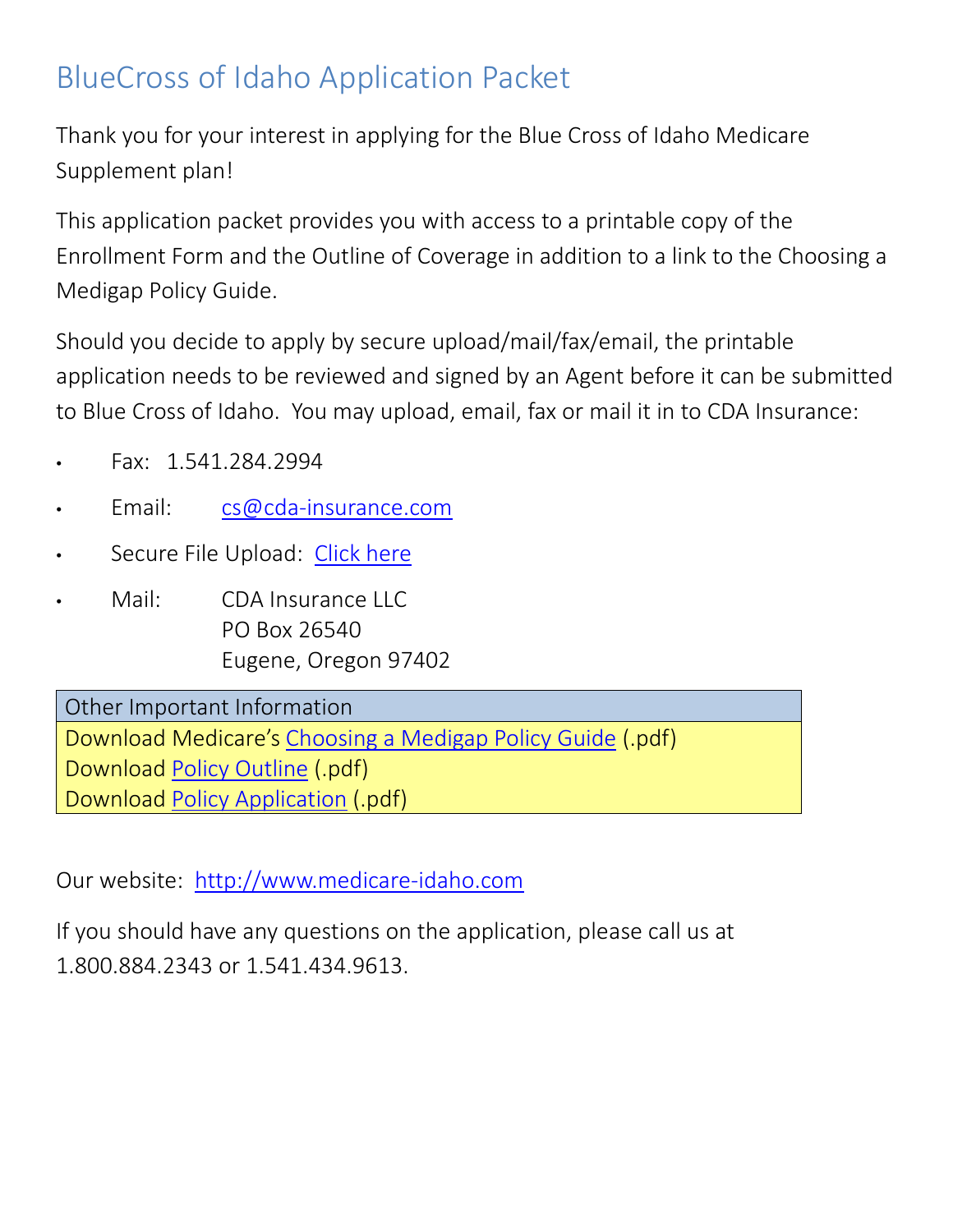

# MEDICARE SUPPLEMENT APPLICATION

| <b>APPLICANT INFORMATION</b>                         |                                 |     |        |        |                             |
|------------------------------------------------------|---------------------------------|-----|--------|--------|-----------------------------|
| Your Name (first, initial, last)                     | Date of Birth (mm/dd/yy)        | Age | Height | Weight | <b>□</b> Male<br>l □ Female |
| Physical Address (street or route)                   | City, State, Zip Code           |     |        | County |                             |
| Mailing Address (if different than physical address) | City, State, Zip Code<br>County |     |        |        |                             |
| Billing Address (if different from physical address) | City, State, Zip Code<br>County |     |        |        |                             |

Email Address (OPTIONAL: By providing us with your email address you are agreeing to receive communications regarding your plan benefits and well-being. You can opt out at any time.)

| <b>Marital Status</b><br>□ Single □ Married                                                                                                      | Do you or have you ever smoked or used<br>tobacco in the past 12 months?<br>$\Box$ Yes $\Box$ No |                        | <b>Preferred Phone</b> |                 | Alternate Phone |
|--------------------------------------------------------------------------------------------------------------------------------------------------|--------------------------------------------------------------------------------------------------|------------------------|------------------------|-----------------|-----------------|
| Do you have Part A of Medicare?<br>$\Box$ Yes $\Box$ No Effective Date<br>Do you have Part B of Medicare?<br>$\Box$ Yes $\Box$ No Effective Date |                                                                                                  | Social Security Number |                        | Medicare Number |                 |

Medicare Supplement plans are offered by Blue Cross of Idaho Care Plus, Inc. When this document says Blue Cross of Idaho Care Plus, it means Blue Cross of Idaho Care Plus, Inc.

#### PROGRAM INFORMATION FOR IDAHO MEDPLUS: BEFORE MARCH 1, 2022

Please fill out this section for requested effective dates prior to March 1, 2022.

❑ MedPlus – Plan A ❑ MedPlus – Plan F\* ❑ MedPlus – Plan G

❑ MedPlus – Plan K ❑ MedPlus – Plan N

Requested Effective Date:

The effective date on the policy will be the first of the month following receipt and acceptance of the application by Blue Cross of Idaho Care Plus, Inc. or the requested effective date whichever comes later.

\*For those eligible for Medicare prior to January 1, 2020

#### PROGRAM INFORMATION FOR IDAHO MEDPLUS: AFTER MARCH 1, 2022

Please fill out this section for requested effective dates after March 1, 2022.

❑ MedPlus – Plan A ❑ MedPlus – Plan F\* ❑ MedPlus – Plan G

❑ MedPlus – Plan G, High Deductible

Requested Effective Date:

The effective date on the policy will be the first of the month following receipt and acceptance of the application by Blue Cross of Idaho Care Plus, Inc. or the requested effective date whichever comes later.

\*For those eligible for Medicare prior to January 1, 2020

You may be eligible for a lower premium if another person that currently has a Blue Cross of Idaho Medicare Supplement plan resides at the same address.

❑ I live with a person who's currently covered under a Blue Cross of Idaho Medicare Supplement Plan

Name of Covered Person:\_\_\_\_\_\_\_\_\_\_\_\_\_\_\_\_\_\_\_\_\_\_\_\_\_\_\_\_\_\_\_\_\_\_\_\_\_\_\_\_\_\_\_\_\_\_\_\_\_\_\_ Enrollee ID Number:\_\_\_\_\_\_\_\_\_\_\_\_\_\_\_\_\_\_\_\_\_\_\_\_\_\_\_

❑ I live with a person who is in the process of applying for a Blue Cross of Idaho Medicare Supplement plan

Name of Covered Person:\_\_\_\_\_\_\_\_\_\_\_\_\_\_\_\_\_\_\_\_\_\_\_\_\_\_\_\_\_\_\_\_\_\_\_\_\_\_\_\_\_\_\_\_\_\_\_\_\_\_\_ Enrollee ID Number:\_\_\_\_\_\_\_\_\_\_\_\_\_\_\_\_\_\_\_\_\_\_\_\_\_\_\_

❑ I do not currently live with another person who has a Blue Cross of Idaho Medicare Supplement plan, and am not eligible for the household discount.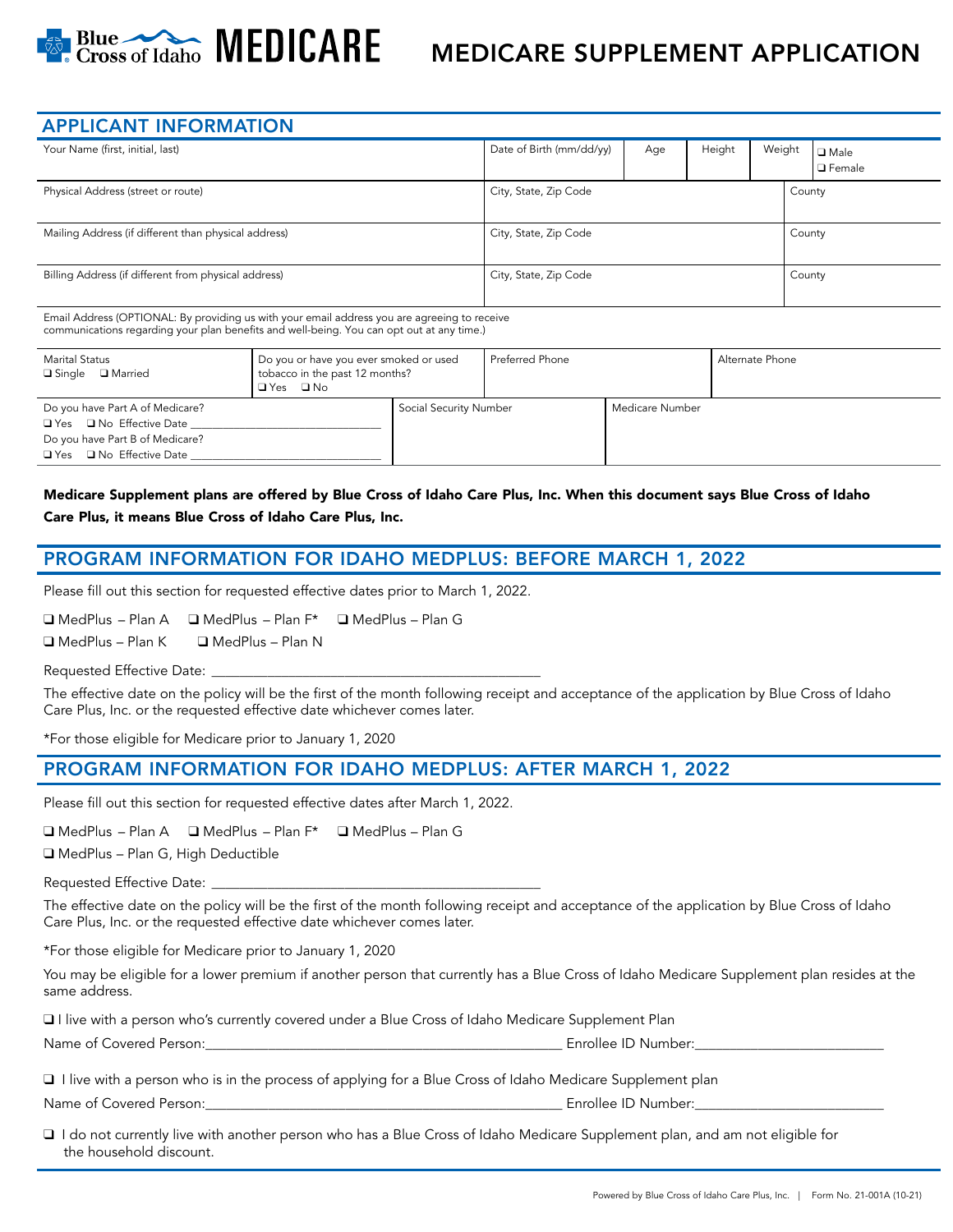#### IMPORTANT INFORMATION BEFORE YOU APPLY

You do not need more than one (1) Medicare Supplement policy. If you purchase this policy, you may want to evaluate your existing health coverage and decide if you need multiple coverages. You may be eligible for benefits under Medicaid and may not need a Medicare Supplement policy. If, after purchasing this policy, you become eligible for Medicaid, the benefits and premiums under your Medicare Supplement policy can be suspended, if requested, during your entitlement to benefits under Medicaid for twenty-four (24) months. You must request this suspension within ninety (90) days of becoming eligible for Medicaid. If you are no longer entitled to Medicaid, your suspended Medicare Supplement policy (or, if that is no longer available, a substantially equivalent policy) will be reinstituted if requested within ninety (90) days of losing Medicaid eligibility.

If the Medicare Supplement policy provided coverage for outpatient prescription drugs and you enrolled in Medicare Part D while your policy was suspended, the reinstituted policy will not have outpatient prescription drug coverage, but will otherwise be substantially equivalent to your coverage before the date of the suspension. If you are eligible for, and have enrolled in a Medicare Supplement policy by reason of disability and you later become covered by an employer or union-based group health plan, the benefits and premiums under your Medicare Supplement policy can be suspended, if requested, while you are covered under the employer or union-based group health plan.

If you suspend your Medicare Supplement policy under these circumstances, and later lose your employer or union-based group health plan, your suspended Medicare Supplement policy (or, if that is no longer available, a substantially equivalent policy) will be reinstituted if requested within ninety (90) days of losing your employer or union-based health plan. If the Medicare Supplement policy provided coverage for outpatient prescription drugs and you enrolled in Medicare Part D while your policy was suspended, the reinstituted policy will not have outpatient prescription drug coverage, but will otherwise be substantially equivalent to your coverage before the date of the suspension. Counseling services are available through the Senior Health Insurance Benefit Advisors program (SHIBA), to provide advice concerning your purchase of Medicare Supplement insurance and concerning medical assistance through the state Medicaid program, including benefits as a Qualified Medicare Beneficiary (QMB) and a Specified Low-Income Medicare Beneficiary (SLMB).

#### OTHER COVERAGE INFORMATION

If you lost or are losing other health insurance coverage and received a notice from your prior insurer saying you were eligible for guaranteed issue of a Medicare Supplement insurance policy, or that you had certain rights to buy such a policy, you may be guaranteed acceptance in one or more of our Medicare Supplement plans. Please include a copy of the notice from your prior insurer with your application. To the best of your knowledge:

| 1. Did you turn 65 in the last six (6) months?                                                                                                                                                                                  | $YES$ $N$                  |
|---------------------------------------------------------------------------------------------------------------------------------------------------------------------------------------------------------------------------------|----------------------------|
| 2. Did you enroll in Medicare Part B in the last six (6) months?                                                                                                                                                                | $\Box$ YES $\Box$ NO       |
| 3. Are you covered for medical assistance through the state Medicaid program?<br>NOTE TO APPLICANT: If you are participating in a spend-down program and have not met your<br>share of cost, please answer NO to this question. | $YES$ $N$                  |
| 4. Will Medicaid pay your premiums for this Medicare Supplement policy?                                                                                                                                                         | $\Box$ YES<br>$\square$ NO |
| 5. Do you receive any benefits from Medicaid OTHER THAN payments towards your Medicare Part B premium?                                                                                                                          | $\Box$ YES $\Box$ NO       |
| 6. Did you have coverage from any Medicare plan other than original Medicare within the past sixty-three (63) days<br>(for example, a Medicare Advantage Plan, or a Medicare HMO or PPO)?                                       |                            |
|                                                                                                                                                                                                                                 |                            |
|                                                                                                                                                                                                                                 |                            |
|                                                                                                                                                                                                                                 |                            |
| 7. If you are still covered under the Medicare plan, do you intend to replace your current coverage with<br>this new Medicare Supplement policy?                                                                                | $YES$ $N$                  |
| 8. Was this your first time in this type of Medicare plan?                                                                                                                                                                      | $YES$ $N$                  |
| 9. Did you drop a Medicare Supplement policy to enroll in the Medicare plan?                                                                                                                                                    | IYES INO                   |
| 10. Do you have another Medicare Supplement policy in force?                                                                                                                                                                    | IYES INO                   |
| (a) If so, with what company?___________________________________What plan do you have?______________                                                                                                                            |                            |
| (b) If so, do you intend to replace your current Medicare Supplement policy with this policy?                                                                                                                                   | $\Box$ YES $\Box$ NO       |
| 11. Have you had coverage under any other health insurance within the past sixty-three (63) days?                                                                                                                               | UYES UNO                   |
|                                                                                                                                                                                                                                 |                            |
|                                                                                                                                                                                                                                 |                            |
|                                                                                                                                                                                                                                 |                            |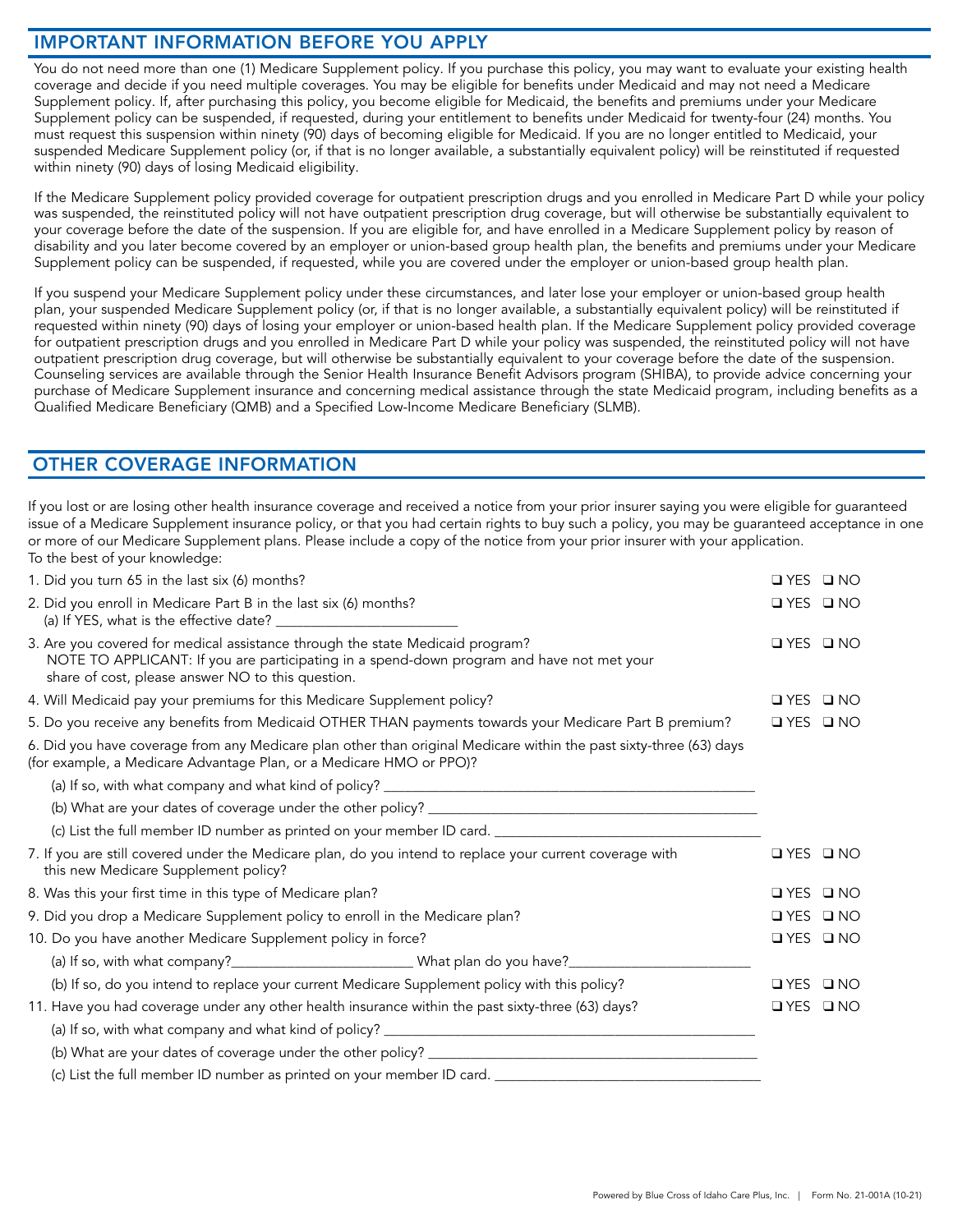#### HEALTH STATEMENT

Please disregard if you are applying during Medicare initial enrollment period (within six months of your plan B effective date) or have federal/state guarantee issue rights.

Answer each question YES or NO. If YES, circle the specific condition. Then in the chart below, write the number or letter in which the condition is listed, along with specific details.

Has the applicant had or been told he or she has any of the following within the past five years:

| 1. Cancer, cyst or tumor (malignant or benign)?          |               | $\Box$ Yes $\Box$ No | 8. Parkinson's, Multiple Sclerosis (MS) or          |              |              |
|----------------------------------------------------------|---------------|----------------------|-----------------------------------------------------|--------------|--------------|
|                                                          |               |                      | Amyotrophic Lateral Sclerosis (ALS)?                | $\Box$ Yes   | $\Box$ No    |
|                                                          |               |                      |                                                     |              |              |
| 2. Heart trouble, chest pain, stroke, hemophilia         |               |                      | 9. Emphysema, Tuberculosis (TB) or removal of       |              |              |
| or any other disorder of the blood or circulatory        |               |                      | any part of the lung?                               | $\sqcup$ Yes | $\Box$ No    |
| system?                                                  | $\Box$ Yes    | $\Box$ No            |                                                     |              |              |
| 3. High blood pressure or heart murmur?                  | $\Box$ Yes    | $\Box$ No            | 10. Rheumatoid arthritis or osteoarthritis?         | $\Box$ Yes   | $\square$ No |
| 4. End-stage renal disease, dialysis, chronic hepatitis, |               |                      | 11. HIV infection or AIDS?                          | $\Box$ Yes   | $\Box$ No    |
| cirrhosis or any other disorder of the kidney,           |               |                      |                                                     |              |              |
| liver or intestines?                                     | $\Box$ Yes    | $\Box$ No            |                                                     |              |              |
| 5. Diabetes or thyroid disorder?                         | $\Box$ Yes    | $\square$ No         | 12. Amputations or prosthetic devices?              | $\Box$ Yes   | $\square$ No |
| 6. Epilepsy, convulsions, Alzheimer's disease,           |               |                      | 13. Any illness, condition or irregular symptoms    |              |              |
| dementia, loss of consciousness or any other             |               |                      | not named above?                                    | $\Box$ Yes   | $\Box$ No    |
| cognitive disorder?                                      | $\square$ Yes | $\square$ No         |                                                     |              |              |
| 7. Organ transplant or any disorder of the stomach,      |               |                      | 14. Advised to have surgery or hospitalization that |              |              |
| bladder or prostate?                                     | $\sqcup$ Yes  | □ No                 | has not yet been performed?                         | $\sqcup$ Yes | $\Box$ No    |

|          | If you answered YES to any question above, please explain below. Use extra paper if needed. |                   |                 |                    |                        |
|----------|---------------------------------------------------------------------------------------------|-------------------|-----------------|--------------------|------------------------|
| Item No. | Diagnosis                                                                                   | Type of Treatment | Date of Illness | Date of Last Visit | Was Recovery Complete? |
|          |                                                                                             |                   |                 |                    |                        |
|          |                                                                                             |                   |                 |                    |                        |
|          |                                                                                             |                   |                 |                    |                        |

List any medications or drugs taken by applicant within the past 12 months. Use extra paper if needed.

| Item No. | Medication Name (Dosage) | Condition Requiring Medication | Still Taking? |
|----------|--------------------------|--------------------------------|---------------|
|          |                          |                                |               |
|          |                          |                                |               |
|          |                          |                                |               |

#### STATEMENT OF UNDERSTANDING

- I understand and agree that the statements and answers on this Application and Health Statement are complete and accurate, and that any false statement, misrepresentation or concealment of fact may, at the option of Blue Cross of Idaho Care Plus, bar recovery of any benefits, and shall be grounds for voidance or cancellation of the policy.
- I acknowledge and understand my health plan may request or disclose health information about me from time to time for the purpose of facilitating healthcare treatment, payment or for the purpose of business operations necessary to administer healthcare benefits, or as required by law. For more information about such uses and disclosures, including uses and disclosures required by law, please refer to the Blue Cross of Idaho Care Plus Notice of Privacy Practices that is available at medicare.bcidaho.com.

| • I understand and agree that the deposit, $\frac{1}{2}$ | (if any), submitted with the Application is not binding upon Blue Cross                                                                  |
|----------------------------------------------------------|------------------------------------------------------------------------------------------------------------------------------------------|
|                                                          | of Idaho Care Plus for the benefits applied for herein until the application is approved; after approval, the deposit then is payment of |
| month(s) from the effective date.<br>premiums for        |                                                                                                                                          |

• The Notice to Applicant and Outline of Coverage were furnished to me on \_\_\_\_\_\_\_\_\_\_\_\_\_\_\_\_\_\_\_\_\_\_\_\_\_\_\_\_\_\_\_(Date)

Applicant's Signature\_\_\_\_\_\_\_\_\_\_\_\_\_\_\_\_\_\_\_\_\_\_\_\_\_\_\_\_\_\_\_\_\_\_\_\_\_\_\_\_\_\_\_\_\_\_\_\_\_\_\_\_\_\_\_\_\_\_\_ Date \_\_\_\_\_\_\_\_\_\_\_\_\_\_\_\_\_\_\_\_\_

| <br>٠<br>×<br>×<br>I<br>٠ |  |
|---------------------------|--|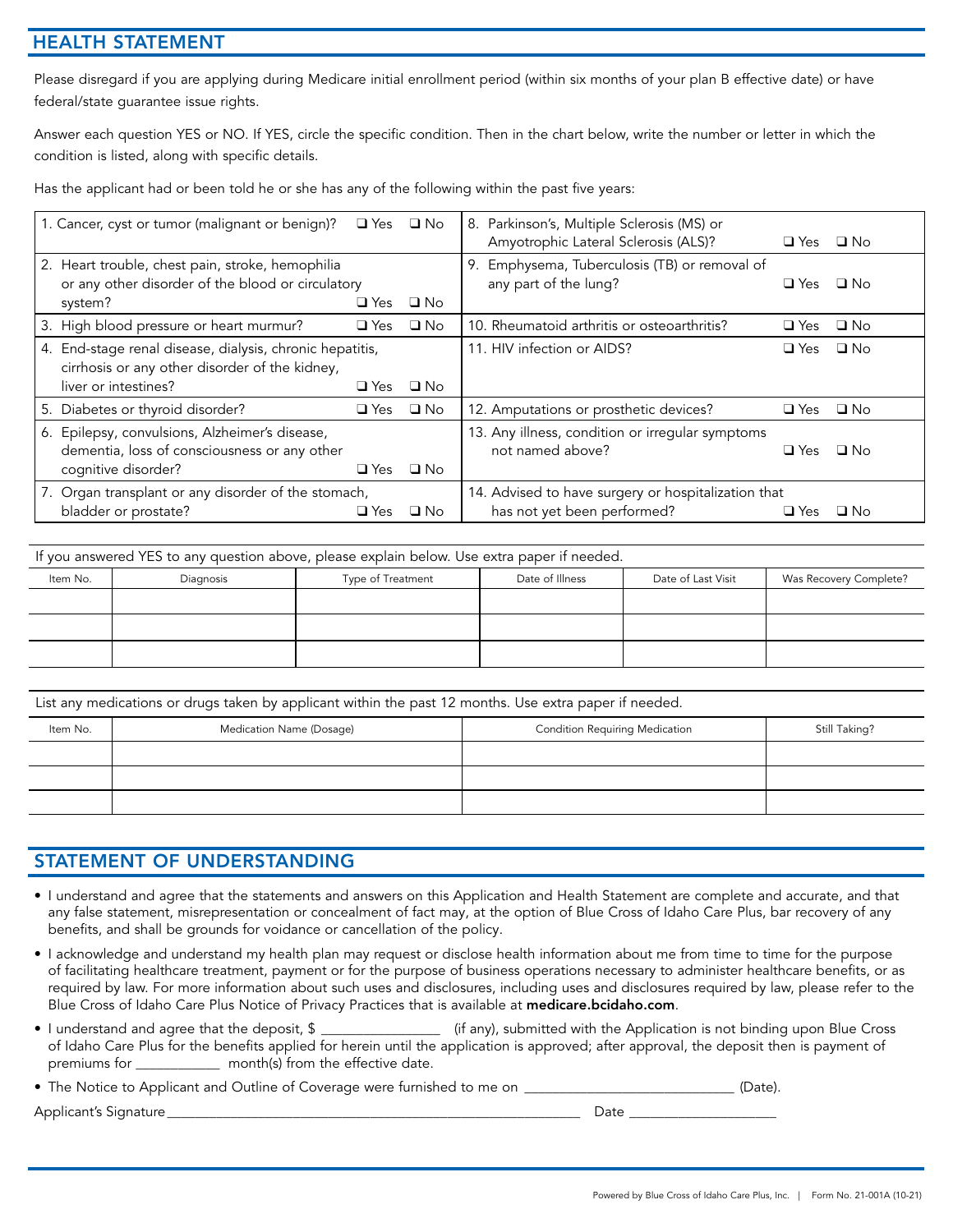| <b>INDEPENDENT PRODUCER (AGENT) CERTIFICATION</b>                                                                                                                                                                                                 |
|---------------------------------------------------------------------------------------------------------------------------------------------------------------------------------------------------------------------------------------------------|
| 1. Who actually completed this application? Q Applicant Q Independent Producer Q Other                                                                                                                                                            |
|                                                                                                                                                                                                                                                   |
| 2. Were you present at the time the application was filled out? QYES Q NO                                                                                                                                                                         |
|                                                                                                                                                                                                                                                   |
| 3. Are you aware of any medical information relating to the applicant or any family member<br>that has not been disclosed on this application? QYES Q NO                                                                                          |
|                                                                                                                                                                                                                                                   |
| 4. Was money collected from the applicant? QYES QNO Amount \$                                                                                                                                                                                     |
| 5. List any other health insurance policies you have sold to the applicant.<br>a. List policies sold which are still in force.<br>b. List policies sold in the past five (5) years which are no longer in force.                                  |
| • I hereby certify that I personally solicited and completed this application, that I personally asked each question on this application,<br>and have accurately recorded the answers.                                                            |
| • That the answers to all of the questions are complete and accurate to the best of my knowledge and belief.                                                                                                                                      |
| • That I have explained the eligibility provisions to the applicant and have not made any representations about benefits, conditions or<br>limitations of the policy, except through written material furnished by Blue Cross of Idaho Care Plus. |
| • That I have verified the dates on the applicant's member ID card.                                                                                                                                                                               |
| • I hereby certify that the information supplied to me by the applicant has been completely and accurately recorded.                                                                                                                              |
|                                                                                                                                                                                                                                                   |
| 008145BC                                                                                                                                                                                                                                          |
| Agent's Name<br>ID Number                                                                                                                                                                                                                         |
| Signature of Agent<br>Date                                                                                                                                                                                                                        |
|                                                                                                                                                                                                                                                   |

### – FOR AGENT USE ONLY –

\_\_\_\_\_\_\_\_\_\_\_\_\_\_\_\_\_\_\_\_\_\_\_\_\_\_\_\_\_\_\_\_\_\_\_\_\_\_\_\_\_\_\_\_\_\_\_\_\_\_\_\_\_\_\_\_\_\_\_\_\_\_\_\_\_\_\_\_\_\_\_\_\_\_\_\_\_\_\_\_\_\_\_\_\_\_\_\_\_\_\_\_\_\_\_\_\_\_\_\_\_\_\_\_\_\_\_\_\_\_\_\_\_\_\_\_\_\_\_\_\_\_\_\_  $\Box \Box \Box \Box \Box \Box \Box$  . The contract of the contract of the contract of the contract of the contract of the contract of the contract of the contract of the contract of the contract of the contract of the contract of the contra

\_\_\_\_\_\_\_\_\_\_\_\_\_\_\_\_\_\_\_\_\_\_\_\_\_\_\_\_\_\_\_\_\_\_\_\_\_\_\_\_\_\_\_\_\_\_\_\_\_\_\_\_\_\_\_\_\_\_\_\_\_\_\_\_\_\_\_\_\_\_\_\_\_\_\_\_\_\_\_\_\_\_\_\_\_\_\_\_\_\_\_\_\_\_\_\_\_\_\_\_\_\_\_\_\_\_\_\_\_\_\_\_\_\_\_\_\_\_\_\_\_\_\_\_  $\Box \Box \Box \Box \Box \Box \Box$  . The contract of the contract of the contract of the contract of the contract of the contract of the contract of the contract of the contract of the contract of the contract of the contract of the contra

List policies you have sold to this applicant that are still in force. (Use extra sheet of paper if needed.)

List policies you have sold to this applicant in the past five years that are no longer in force. (Use extra sheet of paper if needed.)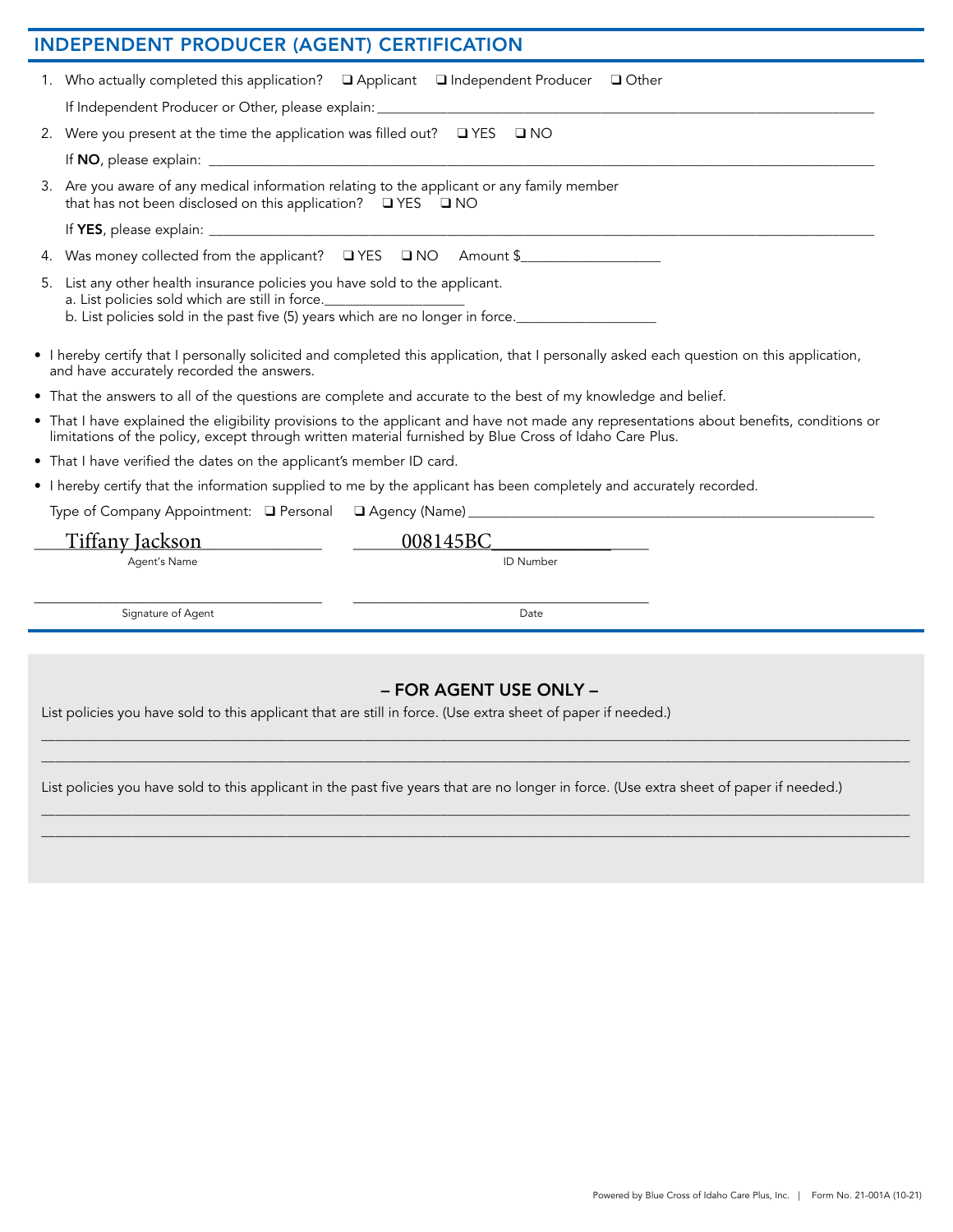

# NOTICE TO APPLICANT REGARDING REPLACEMENT OF MEDICARE SUPPLEMENT INSURANCE OR MEDICARE ADVANTAGE

#### SAVE THIS NOTICE! IT MAY BE IMPORTANT TO YOU IN THE FUTURE.

According to information you have furnished, you intend to terminate existing Medicare Supplement or Medicare Advantage insurance and replace it with a policy to be issued by Blue Cross of Idaho Care Plus, Inc. Your new policy will provide a 30-day grace period within which you may decide without cost whether you desire to keep the policy.

You should review this new coverage carefully. Compare it with all accident and sickness coverage you now have. If, after due consideration, you find that purchase of this Medicare Supplement coverage is a wise decision, you should terminate your present Medicare Supplement or Medicare Advantage coverage. You should evaluate the need for other accident and sickness coverage you have that may duplicate this policy.

#### STATEMENT TO APPLICANT BY ISSUER, AGENT OR OTHER REPRESENTATIVE:

I have reviewed your current medical or health insurance coverage. To the best of my knowledge, this Medicare Supplement policy will not duplicate your existing Medicare Supplement or Medicare Advantage coverage because you intend to terminate your existing Medicare Supplement coverage or leave your Medicare Advantage plan. The replacement policy is being purchased for the following reason (check one):

- ❑ Additional benefits.
- ❑ No change in benefits, but lower premiums.
- ❑ Fewer benefits and lower premiums.
- ❑ My plan has outpatient prescription drug coverage and I'm enrolling in Part D.
- ❑ Disenrollment from a Medicare Advantage plan. Please explain reason for disenrollment.

❑ Other (please specify)\_\_\_\_\_\_\_\_\_\_\_\_\_\_\_\_\_\_\_\_\_\_\_\_\_\_\_\_\_\_\_\_\_\_\_\_\_\_\_\_\_\_\_\_\_\_\_\_\_\_\_\_\_\_\_\_\_\_\_\_\_\_\_\_\_\_\_\_\_

If you still wish to terminate your present policy and replace it with new coverage, be certain to completely and accurately answer all questions on the application concerning your medical and health history. Failure to include all material medical information on an application may provide a basis for the company to deny any future claims and to refund your premium as though your policy had never been in effect. After the application has been completed and before you sign it, review it carefully to be certain that all information has been properly recorded.

\_\_\_\_\_\_\_\_\_\_\_\_\_\_\_\_\_\_\_\_\_\_\_\_\_\_\_\_\_\_\_\_\_\_\_\_\_\_\_\_\_\_\_\_\_\_\_\_\_\_\_\_\_\_\_\_\_\_\_\_\_\_\_\_\_\_\_\_\_\_\_\_\_\_\_\_\_\_\_\_\_\_\_\_\_\_ \_\_\_\_\_\_\_\_\_\_\_\_\_\_\_\_\_\_\_\_\_\_\_\_\_\_\_\_\_\_\_\_\_\_\_\_\_\_\_\_\_\_\_\_\_\_\_\_\_\_\_\_\_\_\_\_\_\_\_\_\_\_\_\_\_\_\_\_\_\_\_\_\_\_\_\_\_\_\_\_\_\_\_\_\_\_

\_\_\_\_\_\_\_\_\_\_\_\_\_\_\_\_\_\_\_\_\_\_\_\_\_\_\_\_\_\_\_\_\_\_\_\_\_\_\_\_\_\_\_\_\_\_\_\_\_\_\_\_\_\_\_\_\_\_\_\_\_\_\_\_\_\_\_\_\_\_\_\_\_\_\_\_\_\_\_\_\_\_\_\_\_\_

Do not cancel your present policy until you have received your new policy and are sure that you want to keep it.

Signature of Agent, Broker or Other Representative Printed name and address of Insurer, Agent or Broker

\_\_\_\_\_\_\_\_\_\_\_\_\_\_\_\_\_\_\_\_\_\_\_\_\_\_\_\_\_\_\_\_\_\_\_\_\_\_\_\_\_\_ \_\_\_\_\_\_\_\_\_\_\_\_\_\_\_\_\_\_\_\_\_\_\_\_\_\_\_\_\_\_\_\_\_\_\_\_\_\_\_\_\_\_ Tiffany Jackson/ PO Box 26540, Eugene, OR 97402

\_\_\_\_\_\_\_\_\_\_\_\_\_\_\_\_\_\_\_\_\_\_\_\_\_\_\_\_\_\_\_\_\_\_\_\_\_\_\_\_\_\_ \_\_\_\_\_\_\_\_\_\_\_\_\_\_\_\_\_\_\_ Applicant's Signature **Date** 

3000 E. Pine Ave. • Meridian, Idaho 83642 • 1-855-854-1415 • Mailing Address: P.O. Box 7408 • Boise, ID 83707-7408

©2021 Blue Cross of Idaho Care Plus, Inc. ("Blue Cross of Idaho Care Plus"), an Independent Licensee of the Blue Cross Blue Shield Association, with services provided by Blue Cross of Idaho Health Service, Inc.